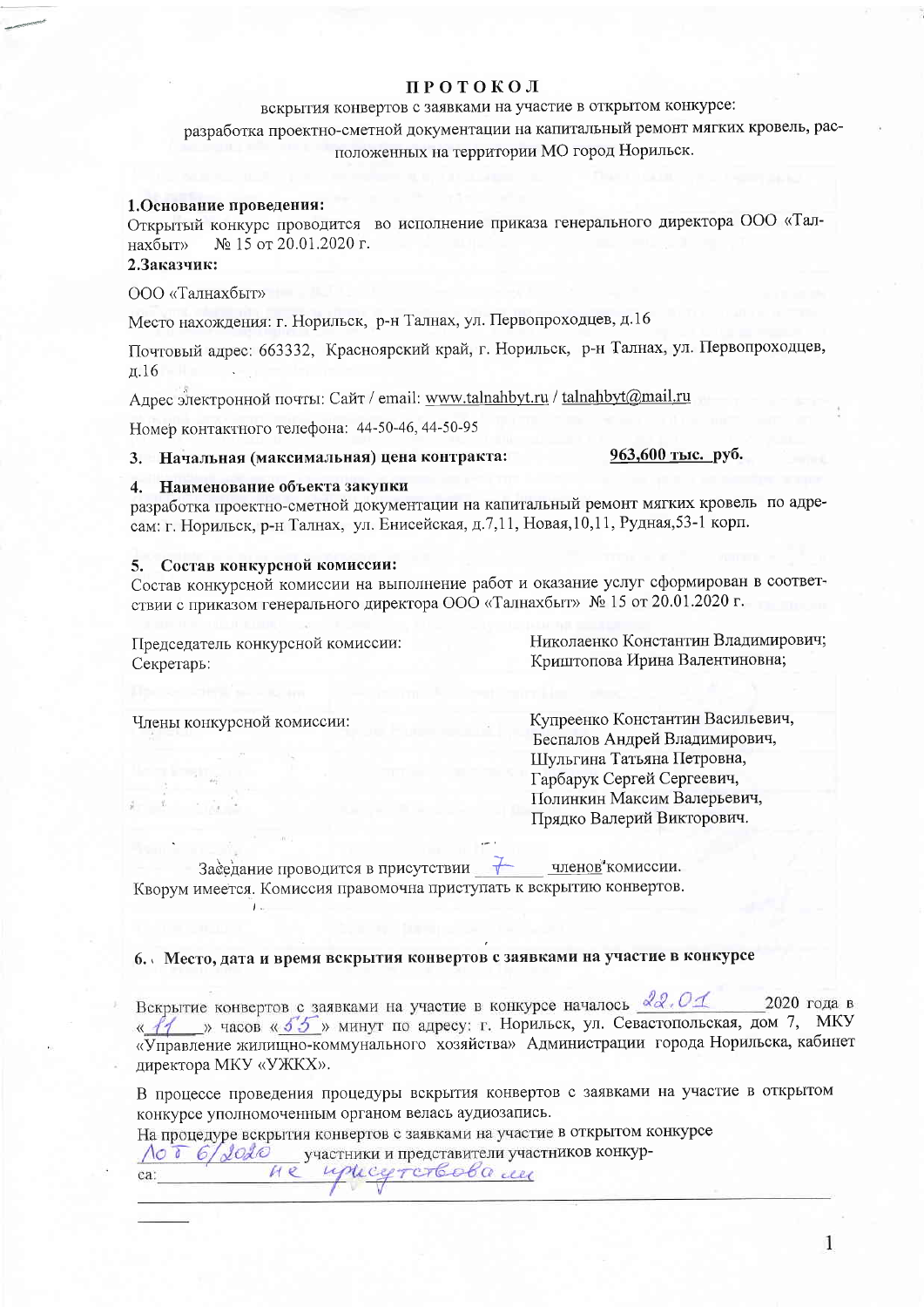|  |  | . Сведения обо всех участниках конкурса, подавших заявку: |
|--|--|-----------------------------------------------------------|
|  |  |                                                           |

| Регистрационный<br>№ заявки, дата | Наименование и организационно-<br>правовая форма участника | Почтовый адрес участника                                     |
|-----------------------------------|------------------------------------------------------------|--------------------------------------------------------------|
| $\text{Mor }\mathcal{N}\simeq 6$  | Общество с ограниченной ответ-<br>ственностью «ГлавПроект» | , г. Красноярск, ул. 26 Бакинских<br>Комиссаров, д.8, оф.317 |

 $8<sub>1</sub>$ В соответствии с п.2.12. Порядка привлечения ООО «Талнахбыт» подрядных организаций для оказания услуг и (или) выполнения работ по капитальному ремонту общего имущества в многоквартирных домах от 12.05.2017г., так как по окончании срока подачи заявок на участие в открытом конкурсе подана только одна заявка на участие в открытом конкурсе, открытый конкурс признан несостоявшимся.

9. Сведения о наличии в составе заявки информации и документов, предусмотренных конкурсной документацией, указанных в п. 2.28. Порядка привлечения ООО «Талнахбыт» подрядных организаций для оказания услуг и (или) выполнения работ по капитальному ремонту общего имущества в многоквартирных домах от 12.05.2017г., а также сведения об условиях исполнения договора, указанные в заявке на участие в открытом конкурсе и являющиеся критериями оценки, представлены в приложениях 1,2 к протоколу.

#### 10. Окончание заседания комиссии:

Заседание конкурсной комиссии окончено  $\frac{\partial a}{\partial r}$ . О 1 2020 года в «11 » часов «59 » минут.

Протокол вскрытия конвертов с заявками на участие в открытом конкурсе подписан всеми членами конкурсной комиссии, присутствующими на заседании:

| Председатель комиссии       | Константин Владимирович Николаенко |  |
|-----------------------------|------------------------------------|--|
| Секретарь                   | Ирина Валентиновна Криштопова      |  |
| Член комиссии               | Константин Васильевич Купреенко    |  |
| Член комиссии               | Андрей Владимирович Беспалов       |  |
| <b>POS</b><br>Член комиссии | Татьяна Петровна Шульгина          |  |
| Член комиссии               | Сергей Сергеевич Гарбарук          |  |
| Член комиссии               | Максим Валерьевич Полинкин         |  |
| Член комиссии               | Валерий Викторович Прядко          |  |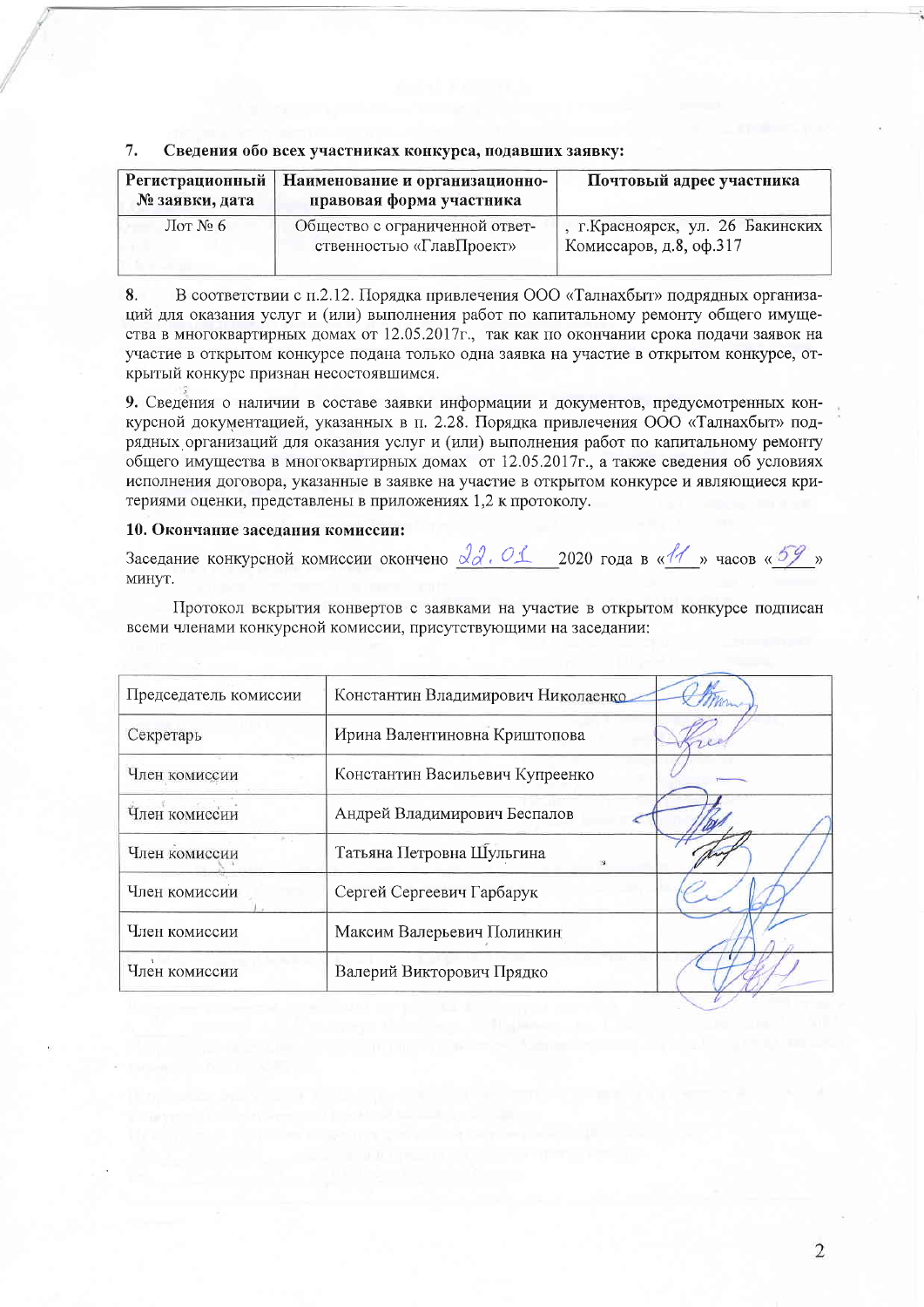## Приложение 1

| Наименование участника конкурса<br>опись входящих в состав заявки документов<br>наименование, фирменное наименование (при наличии), место нахождения,                                                                                                                                                                                                                                                                                                                                                                                                                                                                                                                                                                                                                                                                                                                                                                                                                                                                          | к протоколу вскрытия конвертов с заявками<br>Общество с<br>ограниченной<br>ответственностью<br>«ГлавПроект»<br>все листы тома прошиты<br>и пронумерованы,<br>скреплены печатью<br>участника и подписаны<br>участником открытого<br>конкурса, опись<br>представлена |
|--------------------------------------------------------------------------------------------------------------------------------------------------------------------------------------------------------------------------------------------------------------------------------------------------------------------------------------------------------------------------------------------------------------------------------------------------------------------------------------------------------------------------------------------------------------------------------------------------------------------------------------------------------------------------------------------------------------------------------------------------------------------------------------------------------------------------------------------------------------------------------------------------------------------------------------------------------------------------------------------------------------------------------|--------------------------------------------------------------------------------------------------------------------------------------------------------------------------------------------------------------------------------------------------------------------|
| адрес (для юридического лица), идентификационный номер<br>почтовый<br>налогоплательщика (участника) (при наличии), информация об учредителях,<br>членах коллегиального исполнительного органа, лица, исполняющего функции<br>единоличного исполнительного органа участника конкурса, номер контактного<br>телефона                                                                                                                                                                                                                                                                                                                                                                                                                                                                                                                                                                                                                                                                                                             | предоставлено                                                                                                                                                                                                                                                      |
| государственного реестра<br>юридических<br>лиц<br>или<br>выписка<br><b>M3</b><br>единого<br>засвидетельствованная в нотариальном порядке копия такой выписки<br>(для<br>государственного<br>реестра<br>единого<br>выписка<br><b>ИЗ</b><br>лица),<br>юридического<br>индивидуальных предпринимателей или засвидетельствованная в нотариальном<br>порядке или копия такой выписки (для индивидуального предпринимателя),<br>которые получены не ранее чем за шесть месяцев до даты размещения на<br>официальном сайте регионального оператора извещения о проведении конкурса,<br>удостоверенных в установленном законодательством Российской Федерации<br>порядке переводом на русский язык документов о государственной регистрации<br>юридического лица или физического лица в качестве индивидуального<br>предпринимателя в соответствии с законодательством соответствующего<br>государства (для иностранного лица);                                                                                                        | предоставлено                                                                                                                                                                                                                                                      |
| документ, подтверждающий полномочия лица на осуществление действий от<br>имени участника конкурса - юридического лица (копия решения о назначении<br>или об избрании либо копия приказа о назначении физического лица на<br>должность, в соответствии с которыми такое физическое лицо обладает правом<br>действовать от имени участника конкурса без доверенности (далее -<br>руководитель). В случае, если от имени участника конкурса действует иное лицо,<br>заявка на участие в конкурсе должна содержать также доверенность на<br>осуществление действий от имени участника конкурса, заверенную печатью<br>участника конкурса и подписанную руководителем (для юридического лица) или<br>уполномоченным руководителем лицом, либо засвидетельствованную в<br>нотариальном порядке копию указанной доверенности. В случае, если указанная<br>доверенность подписана лицом, уполномоченным руководителем, заявка на<br>участие в конкурсе должна содержать также документ, подтверждающий<br>полномочия руководителя; ) - | предоставлено                                                                                                                                                                                                                                                      |
| документы, подтверждающие соответствие участника конкурса требованиям к<br>участникам конкурса, установленным заказчиком в конкурсной документации в<br>соответствии с пунктом 1.6 раздела 1 Порядка, или копии таких документов,<br>заверенные печатью участника конкурса и подписью руководителя, либо<br>декларацию о соответствии участника конкурса требованиям к участникам<br>конкурса, установленным заказчиком в закупочной документации в соответствии<br>с пунктом 1.6 раздела 1 Порядка, составленную в свободной форме на<br>фирменном бланке участника конкурса, заверенную печатью участника и<br>подписанную руководителем (для юридического лица) или уполномоченным<br>руководителем лицом                                                                                                                                                                                                                                                                                                                   | предоставлено                                                                                                                                                                                                                                                      |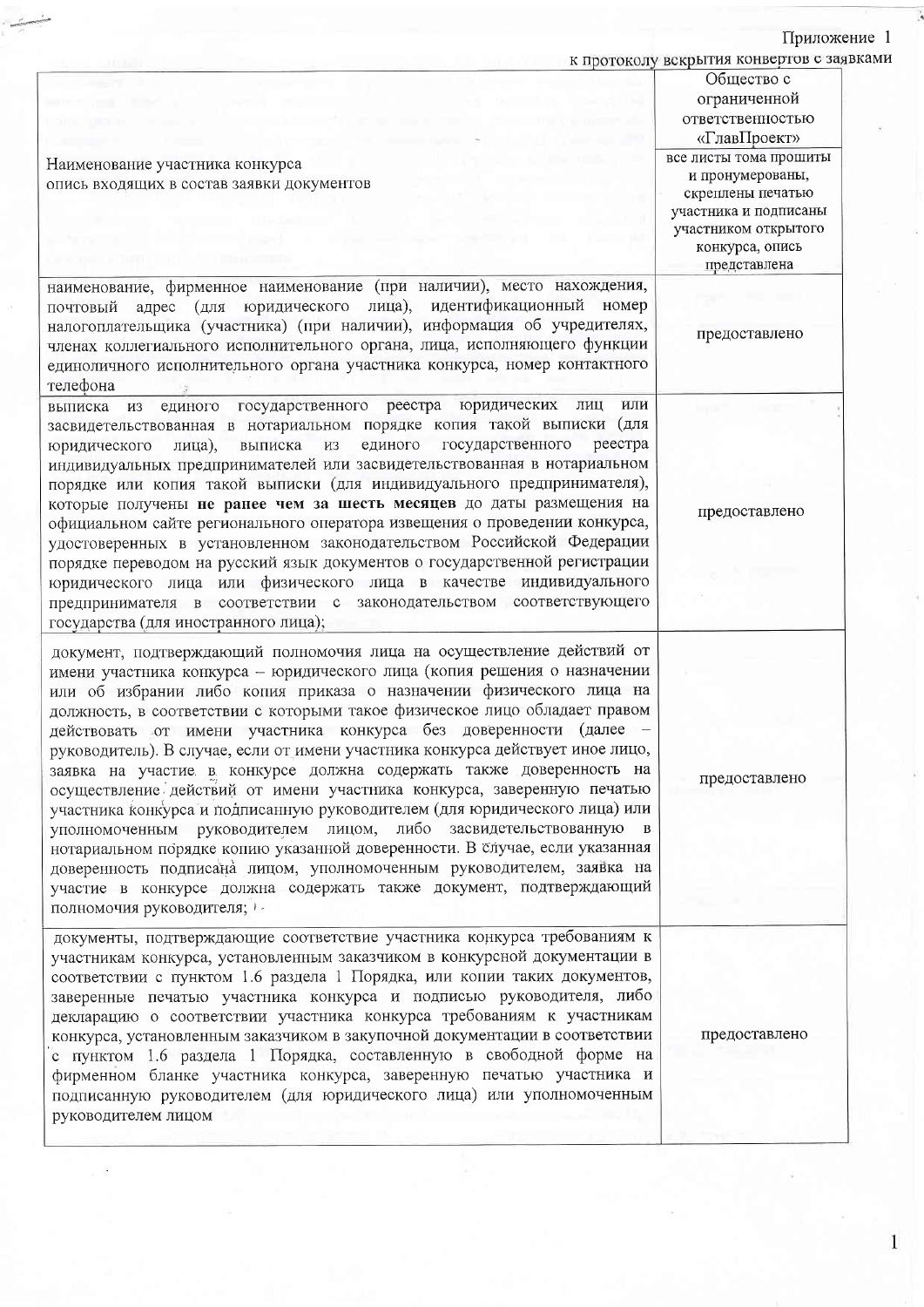| копия свидетельства о допуске к определенному виду или видам работ, которые<br>оказывают влияние на безопасность объектов капитального строительства,<br>выданное саморегулируемой организацией, заверенная печатью участника<br>конкурса и подписью руководителя (при проведении работ, указанных в перечне,<br>утвержденном приказом Министерства регионального развития Российской<br>предоставлено<br>Федерации от 30.12.2009 № 624 «Об утверждении Перечня видов работ по<br>инженерным изысканиям, по<br>подготовке<br>проектной документации,<br>$\Pi$ O<br>строительству, реконструкции, капитальному ремонту объектов капитального<br>строительства,<br>которые оказывают<br>влияние на безопасность<br>объектов<br>капитального<br>строительства») с приложением выписки<br>ИЗ<br>реестра<br>саморегулируемой организации<br>копии учредительных документов участника конкурса (для юридического лица),<br>заверенные печатью<br>участника<br>конкурса<br>$\,$ $\,$ $\,$ $\,$<br>подписью<br>руководителя<br>предоставлено<br>юридического лица или подписью индивидуального предпринимателя;<br>документы, подтверждающие опыт работы (количество успешно завершенных<br>объектов-аналогов (объект капитального ремонта (строительства), на котором<br>участником конкурса были выполнены работы, аналогичные тем, которые<br>являются предметом конкурса, отдельно по каждому виду работ) за последний<br>предоставлено<br>календарный год с указанием адреса объекта, наименования и координат<br>заказчика, с которым был заключен договор подряда, а также копии актов),<br>заверенная печатью участника конкурса и подписью руководителя юридического<br>лица или подписью индивидуального предпринимателя<br>сведения о наличии специалистов, имеющих высшее образование<br>в строительной отрасли и опыт работы не менее 3 лет или среднее<br>профессиональное образование в строительной отрасли и опыт работы не менее<br>предоставлено<br>5 лет, с приложением подтверждающих данные сведения документов, заверенная<br>печатью участника конкурса и подписью руководителя юридического лица или<br>подписью индивидуального предпринимателя<br>информация о наличии либо отсутствии несчастных случаев при производстве<br>работ за последний календарный год, заверенная печатью участника конкурса и<br>подписью руководителя юридического лица или подписью индивидуального<br>предоставлено<br>предпринимателя<br>предоставлено<br>Предложение по цене договора<br>предоставлено |                                                  |  |
|------------------------------------------------------------------------------------------------------------------------------------------------------------------------------------------------------------------------------------------------------------------------------------------------------------------------------------------------------------------------------------------------------------------------------------------------------------------------------------------------------------------------------------------------------------------------------------------------------------------------------------------------------------------------------------------------------------------------------------------------------------------------------------------------------------------------------------------------------------------------------------------------------------------------------------------------------------------------------------------------------------------------------------------------------------------------------------------------------------------------------------------------------------------------------------------------------------------------------------------------------------------------------------------------------------------------------------------------------------------------------------------------------------------------------------------------------------------------------------------------------------------------------------------------------------------------------------------------------------------------------------------------------------------------------------------------------------------------------------------------------------------------------------------------------------------------------------------------------------------------------------------------------------------------------------------------------------------------------------------------------------------------------------------------------------------------------------------------------------------------------------------------------------------------------------------------------------------------------------------------------------------------------------------------------------------------------------------------------------------------------------------------------------------------------------------------------------------------------------------------------------|--------------------------------------------------|--|
| Срок выполнения работ                                                                                                                                                                                                                                                                                                                                                                                                                                                                                                                                                                                                                                                                                                                                                                                                                                                                                                                                                                                                                                                                                                                                                                                                                                                                                                                                                                                                                                                                                                                                                                                                                                                                                                                                                                                                                                                                                                                                                                                                                                                                                                                                                                                                                                                                                                                                                                                                                                                                                      |                                                  |  |
|                                                                                                                                                                                                                                                                                                                                                                                                                                                                                                                                                                                                                                                                                                                                                                                                                                                                                                                                                                                                                                                                                                                                                                                                                                                                                                                                                                                                                                                                                                                                                                                                                                                                                                                                                                                                                                                                                                                                                                                                                                                                                                                                                                                                                                                                                                                                                                                                                                                                                                            |                                                  |  |
|                                                                                                                                                                                                                                                                                                                                                                                                                                                                                                                                                                                                                                                                                                                                                                                                                                                                                                                                                                                                                                                                                                                                                                                                                                                                                                                                                                                                                                                                                                                                                                                                                                                                                                                                                                                                                                                                                                                                                                                                                                                                                                                                                                                                                                                                                                                                                                                                                                                                                                            |                                                  |  |
|                                                                                                                                                                                                                                                                                                                                                                                                                                                                                                                                                                                                                                                                                                                                                                                                                                                                                                                                                                                                                                                                                                                                                                                                                                                                                                                                                                                                                                                                                                                                                                                                                                                                                                                                                                                                                                                                                                                                                                                                                                                                                                                                                                                                                                                                                                                                                                                                                                                                                                            |                                                  |  |
|                                                                                                                                                                                                                                                                                                                                                                                                                                                                                                                                                                                                                                                                                                                                                                                                                                                                                                                                                                                                                                                                                                                                                                                                                                                                                                                                                                                                                                                                                                                                                                                                                                                                                                                                                                                                                                                                                                                                                                                                                                                                                                                                                                                                                                                                                                                                                                                                                                                                                                            |                                                  |  |
|                                                                                                                                                                                                                                                                                                                                                                                                                                                                                                                                                                                                                                                                                                                                                                                                                                                                                                                                                                                                                                                                                                                                                                                                                                                                                                                                                                                                                                                                                                                                                                                                                                                                                                                                                                                                                                                                                                                                                                                                                                                                                                                                                                                                                                                                                                                                                                                                                                                                                                            |                                                  |  |
|                                                                                                                                                                                                                                                                                                                                                                                                                                                                                                                                                                                                                                                                                                                                                                                                                                                                                                                                                                                                                                                                                                                                                                                                                                                                                                                                                                                                                                                                                                                                                                                                                                                                                                                                                                                                                                                                                                                                                                                                                                                                                                                                                                                                                                                                                                                                                                                                                                                                                                            |                                                  |  |
|                                                                                                                                                                                                                                                                                                                                                                                                                                                                                                                                                                                                                                                                                                                                                                                                                                                                                                                                                                                                                                                                                                                                                                                                                                                                                                                                                                                                                                                                                                                                                                                                                                                                                                                                                                                                                                                                                                                                                                                                                                                                                                                                                                                                                                                                                                                                                                                                                                                                                                            |                                                  |  |
| предоставлено                                                                                                                                                                                                                                                                                                                                                                                                                                                                                                                                                                                                                                                                                                                                                                                                                                                                                                                                                                                                                                                                                                                                                                                                                                                                                                                                                                                                                                                                                                                                                                                                                                                                                                                                                                                                                                                                                                                                                                                                                                                                                                                                                                                                                                                                                                                                                                                                                                                                                              | Гарантийный срок на результаты выполненных работ |  |

# 

 $\sim 2$